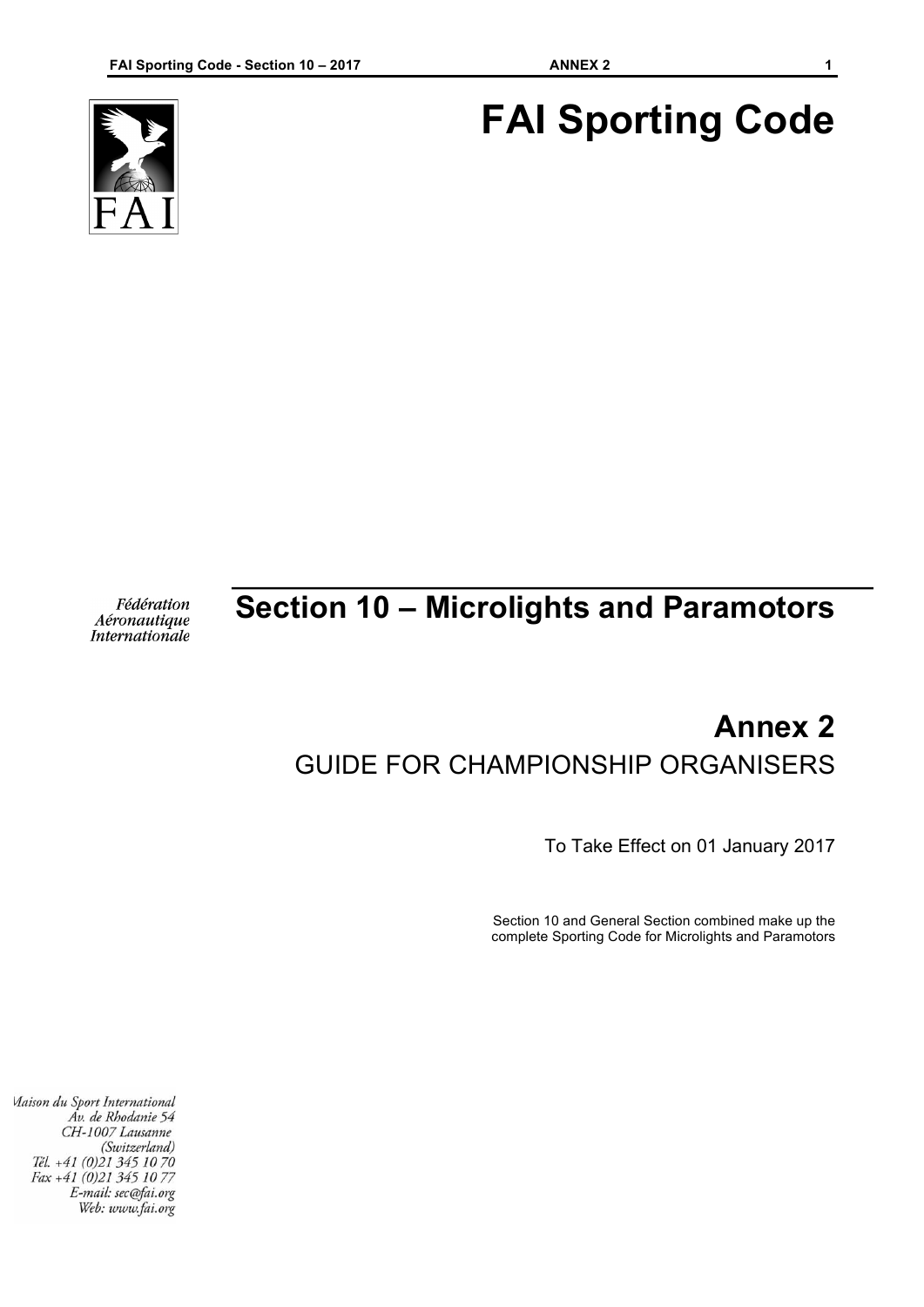### **Annex 2 to SECTION 10**

#### **GUIDE FOR CHAMPIONSHIP ORGANISERS - CHECKLISTS FOR BID PREPARATION**

Note: Where it is used in the bid process, the final arbitrator of the word 'significant' shall be CIMA. If in doubt, the bidder should include the information or it may be required to be appended to the bid at short notice.

#### **1 THE PRELIMINARY BID**

- 1.1 The purpose of the preliminary bid is for NACs to make CIMA and FAI aware that they will be making a firm bid to host a championship at the appropriate time. Preliminary bids are made at the CIMA plenary, advance notification is desirable but not required. The CIMA plenary may choose to select a preliminary bid as the sole contender for a firm bid or leave it open to competition between other firm bids.
- 1.2 A preliminary bid should be made to CIMA 3 or more years ahead and contain as a minimum the following information:
- 1.2.1 Title of championship and proposed classes.
- 1.2.2 Assurance that the event will be open to any FAI Member.
- 1.2.3 Proposed dates: year and time of year.
- 1.2.4 Location or choice of locations with general terrain.
- 1.2.5 Assurance there will be no significant problems with suitable maps or airspace.
- 1.2.6 Assurance there will be enough money or sponsorship to run the event.
- 1.2.7 Indication of entry fees and costs to competitors generally.
- 1.2.8 Indication of the style of the event (eg, camping on-site, staying in hotels, a mobile championships).
- 1.3 The CIMA Bureau must be informed immediately a NAC realizes it will be unable to carry on with a preliminary bid.

#### **2. THE FIRM BID**

- 2.1 The purpose of firm bids is so the CIMA plenary can select a single contender to host a championship and issue a formal sanction to the host NAC. A firm bid is considered a commitment to organise the championship properly and to be ready on time.
- 2.2 A firm and detailed bid should follow as near as possible to two years ahead. Copies of the firm bid must be sent to the CIMA bureau in advance of the plenary meeting in time for inclusion with the agenda.
- 2.3 The firm bid must contain as a minimum the following information but the bidder should have considered all the items in the Checklist of items for CIMA *(available at www.fai.org/microlight)* and must raise any significant issues in the bid.
- 2.3.1 An outline of all the proposed significant differences from the Model local regulations (A3) and task catalogue (A4).
- 2.3.2 Outline of the conditions of entry: Entry fee, permitted number of competitors in each team in each class, confirmation the event will be open to any FAI member.
- 2.3.3 Outline of the style of the event (eg, camping on-site, staying in hotels, a mobile championships).
- 2.3.4 Proposed dates: year and time of year.
- 2.3.5 Proposed airfield(s) with an outline of the Suitability and availability of buildings and facilities.
- 2.3.6 Outline of significant airspace limitations over expected task area and national low flying rules.
- 2.3.7 Sample of official maps to be used by competitors.
- 2.3.8 Outline of task area. Suitability for outlandings.
- 2.3.9 Weather. Expected wind, temperatures, rainfall etc. Provision of forecasts during championships. On site meteorologist?
- 2.3.10 Overview of proposed Medical services and rescue arrangements. Availability of doctor, ambulance, helicopter. Distance to hospital. On site First Aid.
- 2.3.11 Overview of the local availability of insurances for competitors and public liability for the organizer.
- 2.3.12 Overview of airworthiness requirements; any special arrangements, requirements or charges for foreign registered aircraft or foreign licensed pilots.
- 2.3.13 Confirmation there will be enough money or sponsorship to run the event.
- 2.3.14 Overview of championships HQ. Description of building and location. Briefing room, offices for admin, scoring, Jury etc. Office equipment (telephones, TV video, PCs, copiers, email, Internet access etc.)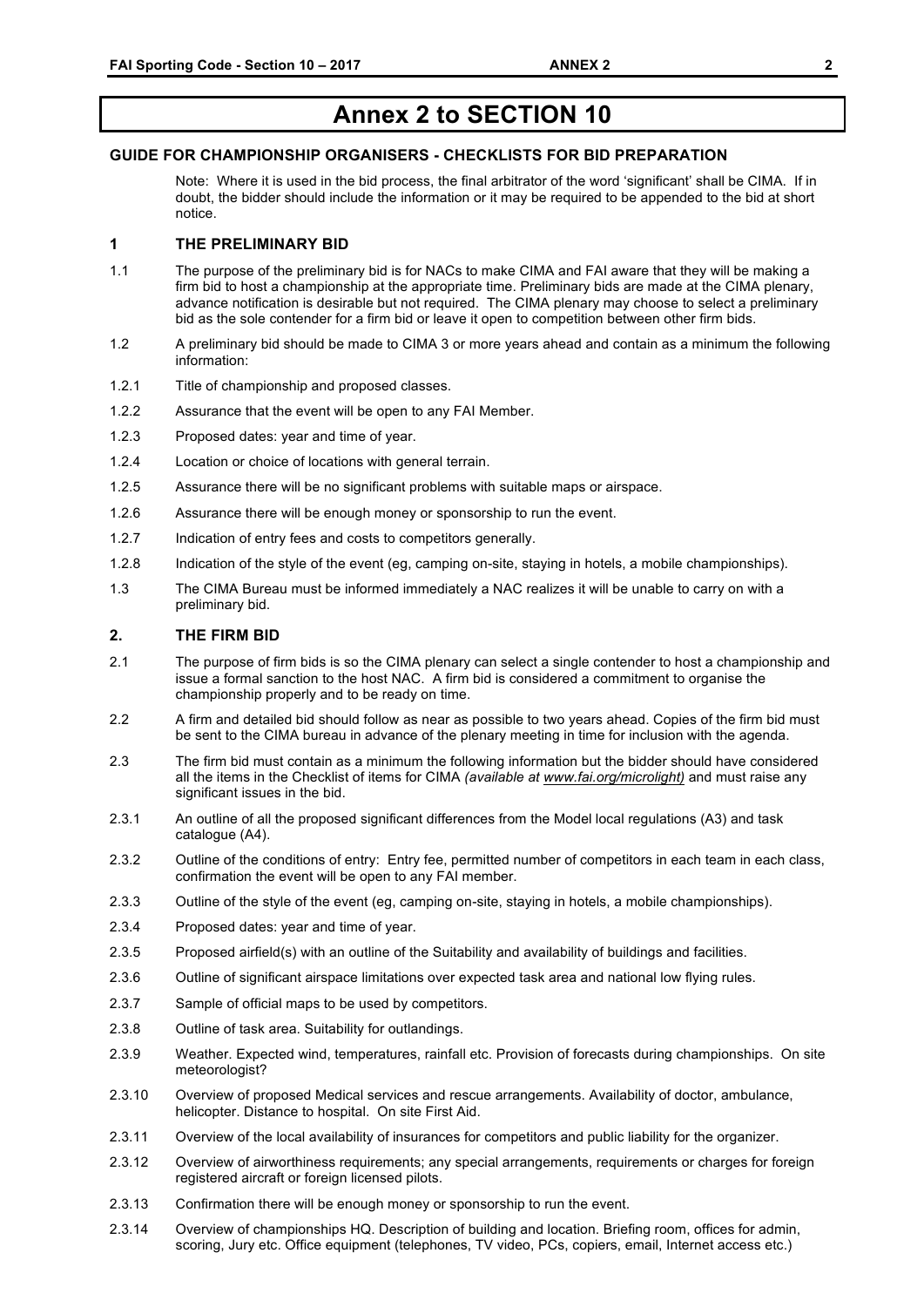- 2.3.15 Overview of local facilities. Hotels, campsites, restaurants, shops, workshops, garages, liaison with local tourist board.
- 2.3.16 Names of key officials, at a minimum the overall organizer and the competition director with contact details.
- 2.3.17 Overview of the availability, number and experience of administrative, scoring and marshalling staff.
- 2.3.18 Overview of accommodation arrangements for staff and helpers, including International Officials.
- 2.3.19 Time scale. Preparation schedule with completion dates.
- 2.4 The CIMA bureau must be informed immediately a NAC makes significant changes to any items it presented in a successful firm bid.

#### **3. THE FINAL PRESENTATION**

- 3.1 The purpose of the final presentation is so the CIMA plenary can be fully informed in detail of progress and planning in the last few months before the championship when most of the work will take place. It is within the remit of the CIMA plenary to withdraw a sanction if there is evidence to suggest the championships will not be a success.
- 3.2 The final presentation shall be made at the CIMA plenary meeting immediately preceding the championships. A copy must be sent to the CIMA Bureau in time for inclusion with the agenda.
- 3.3 The final presentation must contain as a minimum the information presented in the firm bid but in detail rather than overview or outline form, plus:
- 3.3.1 Confirmation the organizer agreement is signed and has been returned to FAI secretariat.
- 3.3.2 All additions, alterations or deletions to the model local regulations in S10 A3 and task catalogue S10 A4 must be listed separately. A detailed explanation of significant differences together with the principles and reasoning must be included.
- 3.3.3 Confirmation that all items in the Checklist of items for CIMA championships *(available at www.fai.org/microlight)* have been considered and that significant issues are included in the presentation.
- 3.3.4 Exact dates: practice and competition.
- 3.3.5 Airfield: Details of the aircraft parking and flying areas, the buildings and facilities. Briefing room, offices for admin & scoring, office equipment (telephones, PCs, copiers, email), wireless internet access, jury room, hangarage, equipment storage, team tents, camping area, toilets, washing facilities, security, Etc. Large scale maps or diagrams to be provided.
- 3.3.6 Requirements and special arrangements for personnel and equipment to enter the country (letters of invitation, customs), and depart after the championship.
- 3.3.7 List of key personnel with contact information: Organizer, competition director, deputy director, chief marshal,
- 3.3.8 Names of candidate stewards.
- 3.4 If the CIMA plenary endorses the championship it shall appoint a championship monitor, jury president and two jury members.
- 3.5 The CIMA approved local regulations and entry form shall be sent to NACs not less than 6 months before the event. (S10 4.8.1)

#### **4. CHAMPIONSHIP STAFF STRUCTURE**

4.1 To have any chance of success, a championship organisation must have sufficient staff/officials in place in time to carry out the large amount of essential work. This means at least 6 months before competitors arrive. Staff/officials should be given their own work and responsibilities in writing by the director. They should preferably find their own helpers according to their needs.

#### **4.2 General manager**

Carries overall responsibility for the event on behalf of his/her NAC and FAI to assemble and manage the team which will plan and deliver a successful championships on time and within budget.

#### **4.3 Competition director**

Has to be involved in planning and layout of the championship site, planning the tasks to be flown and making sure the overall preparations for the flying competition are progressing to schedule. Once the championships starts he is responsible for the actual running of the competition, including briefing pilots and officials, making sure the tasks are run correctly to the rules and are scored accurately, and dealing with complaints and protests.

#### **4.4 Deputy Competition director**

Must be able to take over any work or responsibility at short notice in support of the competition director. He should have some special responsibilities, such as arranging the opening and closing ceremonies, organising jury meetings etc.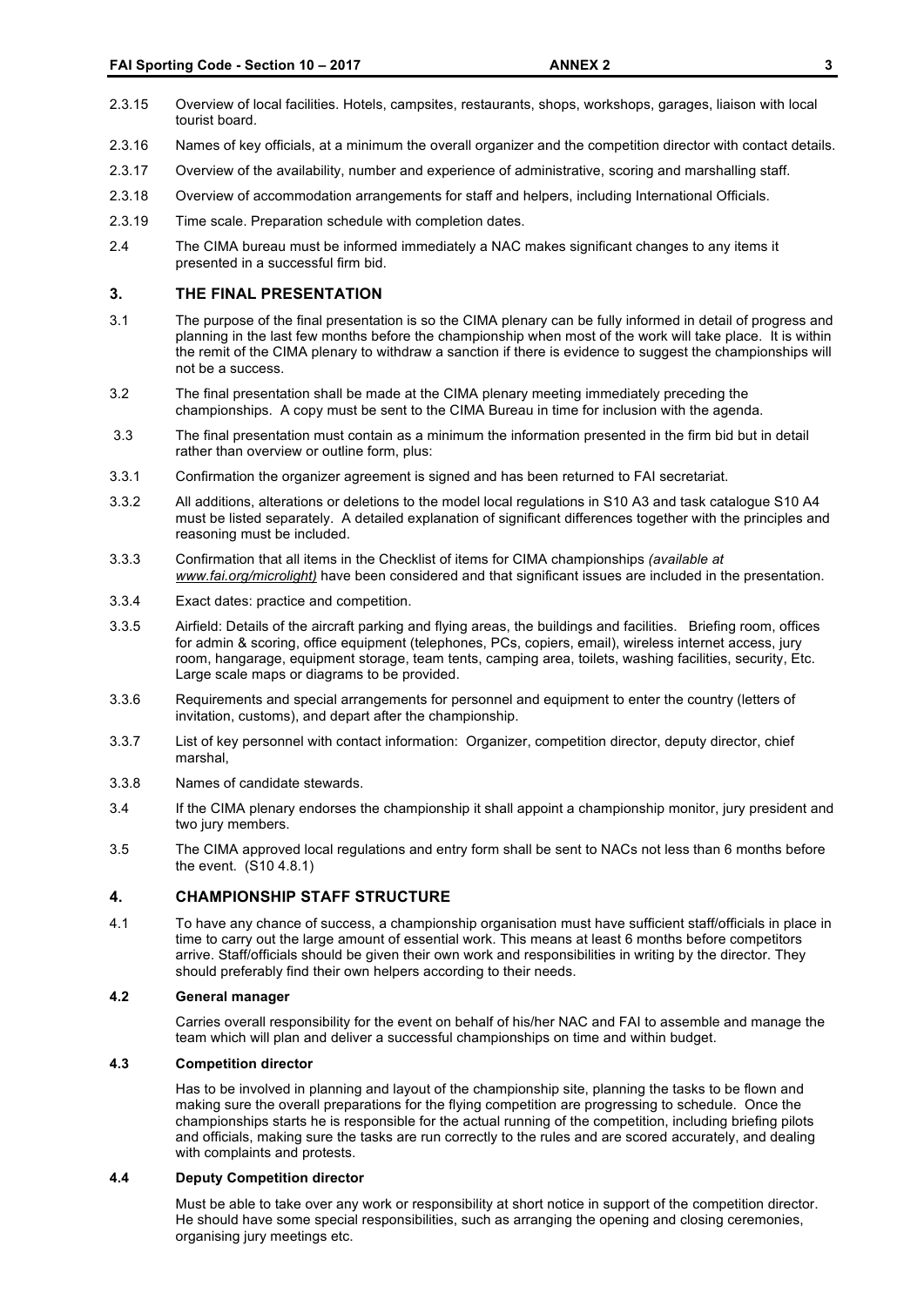#### **4.5 Chief Marshal**

Responsible for airfield layout, decks and markings, task arrangements, time keepers, video operators, assistant marshals, windsocks, compliance by competitors with flying regulations etc., etc. Liaison with meteorologist, chief scorer, FR data analyst, medical services and airfield manager.

#### **4.6 Chief scorer**

Responsible for ensuring the data needed to arrive at a score is collected, analysed and collated accurately, and quickly published.

#### **4.7 Administration Manager**

Responsible for processing all paperwork generated by the championships. This includes registration and collection of entry fees from competitors, team leaders and assistants, checking entry paperwork and FAI licences, official entry lists, lists of officials, ID tags, organisation of notice boards, distribution of paperwork to teams, jury and stewards, lost and found, office equipment (PCs, copiers, fax, telephones and office supplies generally), liaison with Treasurer/Accountant and NAC. etc.

#### **4.8 Other Key Officials**

A specialist key official is needed to take charge of the following departments:

- The airfield and ground services
- Airfield equipment
- Computer network, server, intranet and internet reliability and functionality.
- **Accounts**
- Public relations and publicity
- Safety Officer

However the work is divided up, the key officials' responsibilities have to be covered. They include:

#### **4.8.1 Airfield Manager**

The work and responsibilities will depend on whether or not there is an existing airfield management structure in operation but none the less is responsible for liaison between the championship organizer and the airfield operator and with police and local authorities. He will, need to liaise on matters such as hangar and workshop space, camp sites and car parks.

#### **4.8.2 Equipment manager**

Responsible for ensuring all the hardware required to run the championships is prepared, available and in place when required. (notice boards, tables and chairs, scales, white line machines, slalom poles, electronic timing systems, landing accuracy video cameras etc). Liaises with the chief marshal and the airfield manager.

#### **4.8.3 P R & Publicity Manager**

Responsible for presentation of the events to the public and aviation press, to the competitors and visiting VIPs. Issue of invitations, social arrangements, flags, anthems, public face of opening ceremony and prize-giving, programme brochure, mementoes. Liaison with local tourist board, assistance to visiting reporters. Liaison with Championship director over arrangements.

#### **4.8.4 Safety Officer**

Responsible for the security of the facilities and for the safety of all ground and flight operations. Responsible for preparing a detailed risk analysis before the championships, Liaison with the Airfield Manager in matters such as airfield security, public access and control, signposts and safety notices and with the Competition director and Chief Marshal in matters such as aircraft movement around the airfield, deck operations, and everything else concerning the safety of competitors, team members, officials or spectators.

#### **4.9 Conclusion:**

Circumstances may dictate different arrangements from the above. The essential points are that the preparatory work is always greater than expected and failure to get a championships ready on time is the most common reason for a badly run or failed championship.

#### **5. INFORMATION DOCUMENTS TO BE PROVIDED DURING THE EVENT**

#### **5.1 CONFIRMED ENTRY LIST and LIST OF TEAM LEADERS**

#### 5.1.1 To contain:

- Competitor(s) name
- Nationality abbreviation
- Competition number
- Type of aircraft, wing and engine
- Class entered
- 5.1.2 To be given to team leaders, jury members and stewards within 24 hours of close of registration, together with list of team leaders.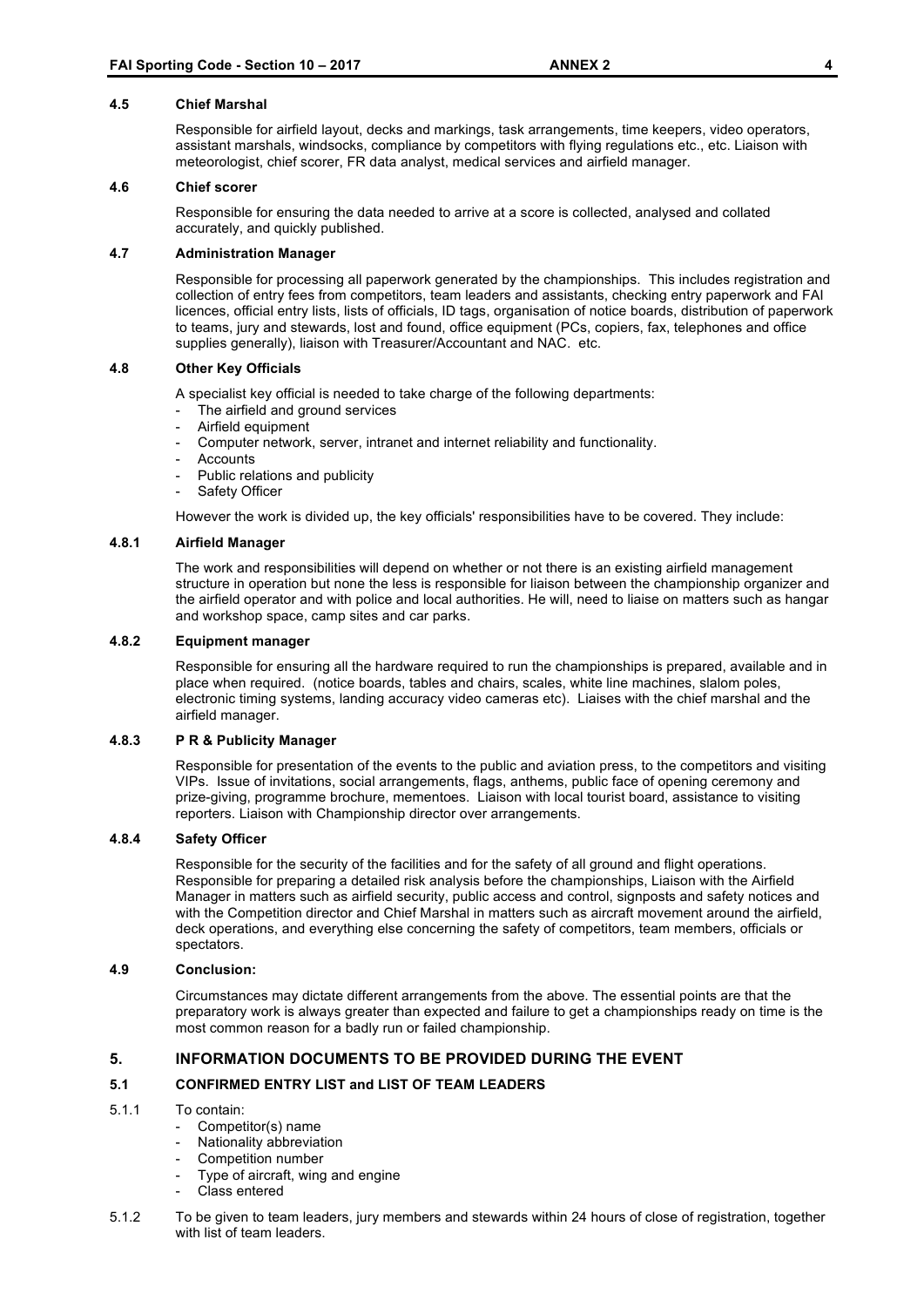- 5.2.1 Must satisfy all the requirements of S10 4.34 plus:
	- Heading with CHAMPIONSHIP, TASK details CLASS, TASK NUMBER and time and date when the score sheet was issued.
		- Complaints deadline. (taking into account the 22:00 07:00 complaints curfew).
		- Scores to be given in descending order in all score sheets.
- 5.2.2 When a task includes navigation, the director's task map or electronic specification should be published and pictures of turnpoints, ground markers and photos to be identified etc. should be included.

#### **5.3 DAILY BRIEFING SHEET**

- 5.3.1 TASK: To include:
	- Name, date and reference number (if any) of the Task.
	- Task description and details.
	- Take-off window, control point, closing times, etc.
	- Last landing time.
	- Special instructions, penalties, etc.
- 5.3.2 WEATHER: To include as much relevant information as can be provided, with information on updates.
- 5.3.3 AIRSPACE RESTRICTIONS: This sheet is required only for special or complicated restrictions or prohibitions, and should include map or diagram. Any STANDING airspace restrictions should be displayed throughout the event.
- 5.3.4 Briefing sheets to be available to Team Leaders Jury Members and Stewards, as a minimum, by start of Briefing.

#### **6. DOCUMENTS AND FORMS**

6.1 All need to be prepared or obtained well ahead of the event. There are too many other matters to attend to in the last few preparatory weeks.

#### 6.2 REGISTRATION FORMS

To check that all items as required in the model Local Regulations AN3 are present and valid for each competitor.

#### 6.3 IDENTITY TAGS FOR COMPETITORS AND OFFICIALS

- 6.3.1 These should be of different colour for each function. Tags should contain name, nationality and function (Steward, Marshall, director, Visitor, Press etc;). Their attachment should be good enough to last through the competition period.
- 6.3.2 A printed request in the local language requesting help for competitors may be useful, including telephone number.
- 6.4 MAPS
- 6.4.1 All pilots must be supplied with air maps of between 1:100,000 and 1:250,000 scale (Microlights) or between 1:50,000 and 1:100,000 scale (Paramotors) to cover the whole task area. Jury Members and Stewards need copies of the same maps. A wall map of the same scale should be on permanent display.
- 6.4.2 The organisers should have larger scale maps for use in locating pilots who have landed out.
- 6.4.3 A glossary in English including frequent terms found on the official map is highly recommended.
- 6.5 TIME SHEETS
- 6.5.1 The following are required as a minimum:
	- Take-off order/time sheets.
	- Finish/landing time sheets.
	- Pilot flight report forms.
	- FR flight analysis assessment forms.
- 6.5.2 All these forms must have space for date and compiler's name. Start and finish forms are easier to use if compiler writes the competition number and time in order of appearance of the aircraft instead of searching a pre-printed list to find the correct competition number.
- 6.5.3 Officials compiling time sheets must have clocks or watches corrected to the official time clock.
- 6.5.4 Timekeepers should be equipped with good clipboards and pens, chair and weather protection.

#### **7 REPORTING**

7.1 The officially accepted entry list and results of a first category event shall be sent electronically to the FAI secretariat if possible before the prize-giving and in any case within 24 hours of the end of the event. (GS 3.16.2.1)